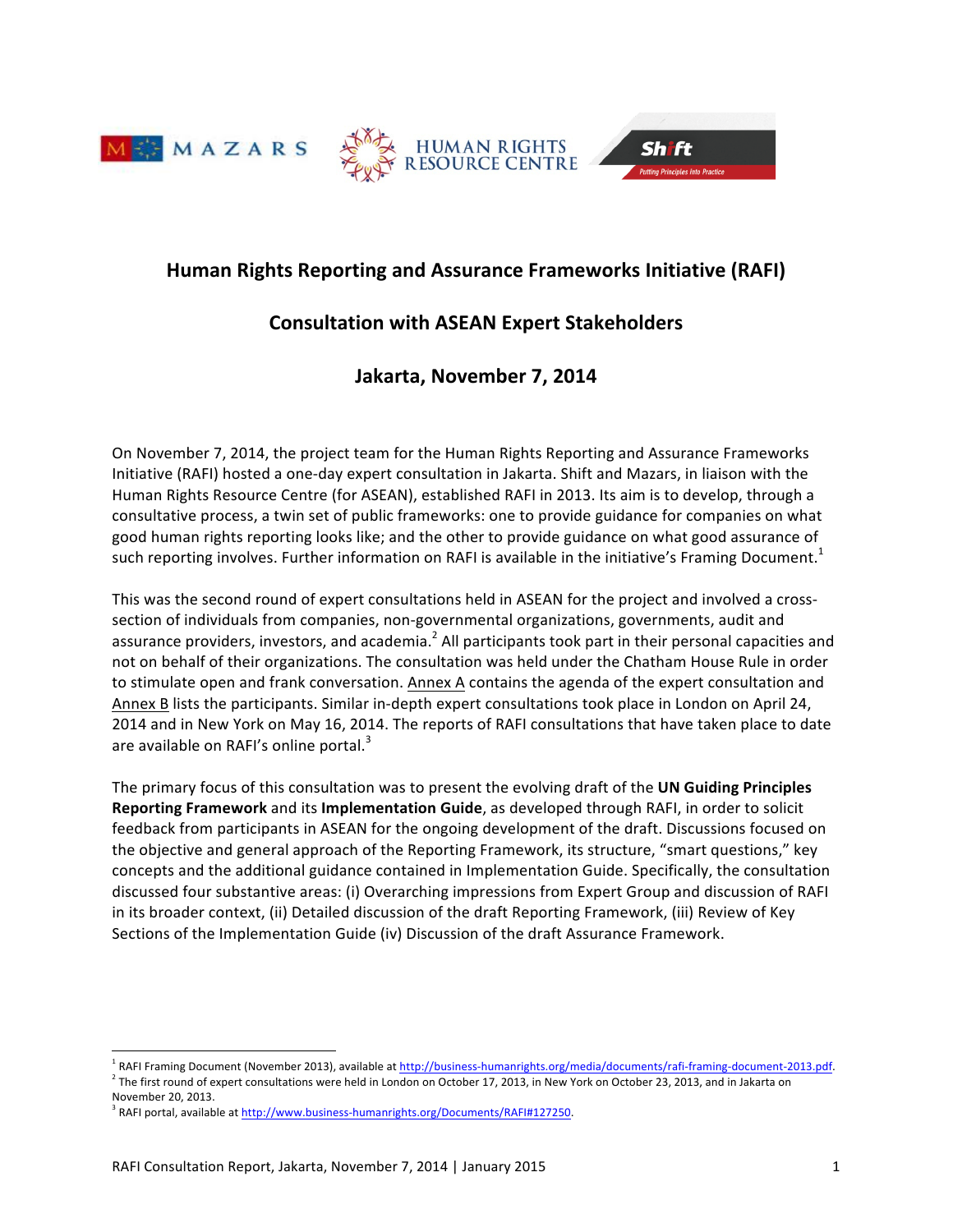**Session 1: Overarching Impressions from the Expert Group and discussion of RAFI in its broader context**

*Overview from RAFI project team on the objective and approach of the RAFI, as well as its progress!so!far,!and!comments!from!the!Expert!Group:*

*The project team began the consultation by recalling for participants the objective of RAFI, and the approach the project team is taking. The corporate responsibility to respect human rights was discussed, as were the similarities and differences between the concepts of "business and human* rights" and "corporate social responsibility"—the latter concept being more widely accepted in the ASEAN region. Shift further described the current state of corporate reporting on human rights, *which, it was noted, largely consists of anecdotes and projects that vary across companies and across years, without a clear basis for the focus of reporting. Drivers for improvement in reporting were also considered (e.g., the UNGPs, mandatory reporting requirements, stock exchange demands or guidance, company best practices, investor and civil society expectations).* 

The project team then briefly updated the participants on recent developments and introduced *them to the UN Guiding Principles Reporting Framework and its Implementation Guide. This was the first opportunity for the project team to present the Framework and Implementation Guide to a group!of!participants.*

*Participants from the RAFI Eminent Persons Group (EPG) noted that, in several countries in ASEAN corporate conduct pertaining to a corporation's social responsibilities is already regulated.* Additionally, there appeared to be a growing acceptance by business entities that they should act *responsibly. Many companies are familiar with the concept of CSR and some even comply with ISO* 26000. Companies mostly claim that they are doing very well; however, participants noted that *there were often gaps between rhetoric and practice. In this respect, they noted the value of the UNGPs* Reporting Framework as a practical tool that is based on universally acceptable principles.

Key points raised by participants included:

While publicly listed companies in ASEAN are being encouraged to report on the extent to which they **are socially responsible, they are being given little guidance regarding** *how* **to do so. The first ASEAN**based national stock exchange to discuss human rights reporting was Bursa Malaysia. The Singapore Stock Exchange then also proposed non-mandatory GRI reporting. Presently, more than 100 companies have submitted GRI reports in Singapore, but the nature of reporting remains quite superficial. One expert indicated that a lot of people want to report, but they don't know how. In a survey of companies operating in Singapore, business entities disclosed that if the government did not require them to do it, there was far less likelihood that they would spend time and money to generate these kinds of reporting. This was in part due to a knowledge gap as regards to how to report.

Some participants cautioned the project team from underestimating the costs of producing human rights reports, and to ensure human rights reporting formed part of an already existing reporting structure. Some participants stressed that companies would prefer to produce one report that covers everything that they are expected to be reporting to their stakeholders. The project team agreed that the UNGPs Reporting Framework should work seamlessly with other reports and that the aim of the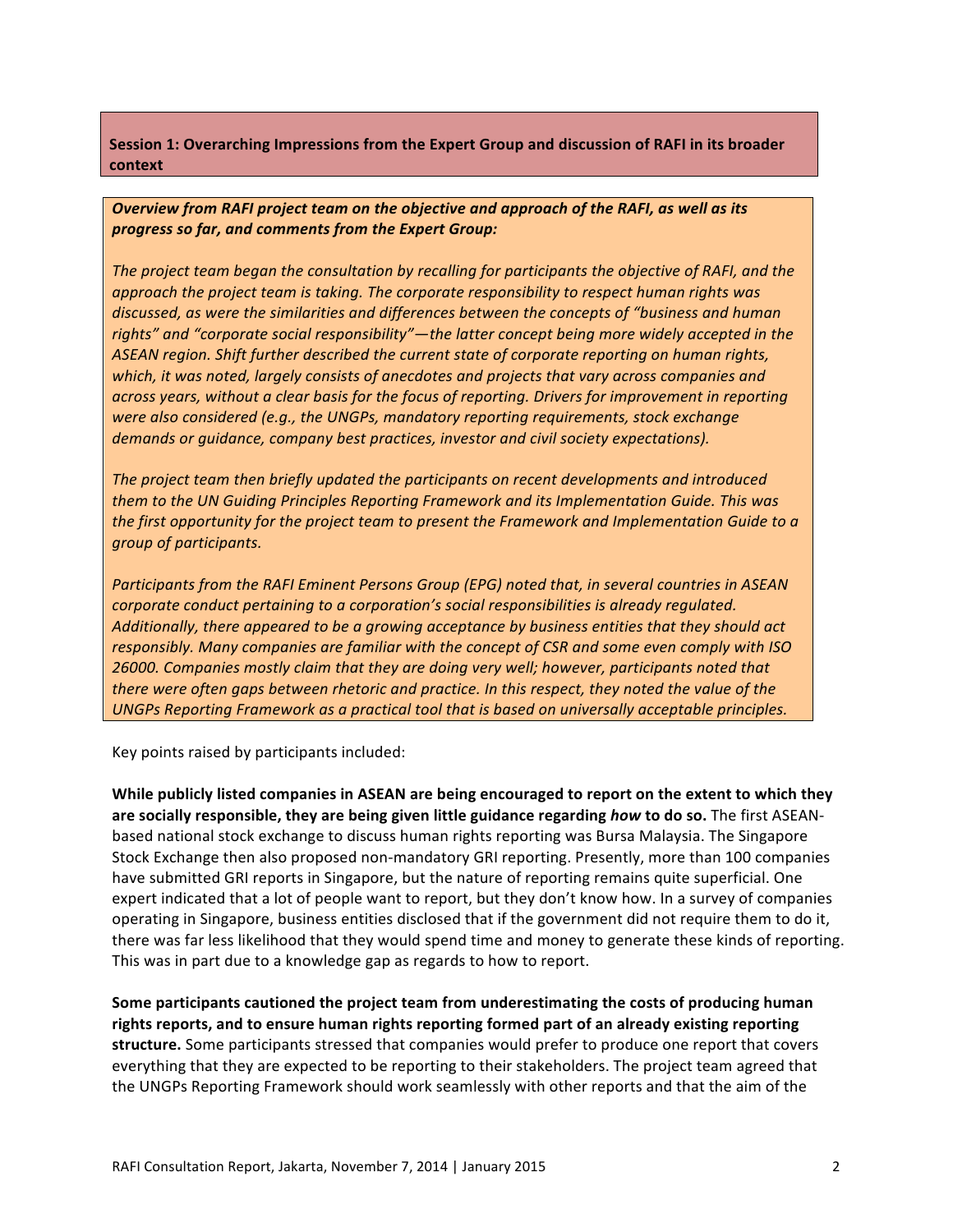Framework is to help companies identify what kinds of human rights information should be included in their regular reports.

**Participants emphasised that it is valuable to have a tool or a management system that allows** companies to know what information they have about what they are doing in regards to human rights impacts. One participant shared his experience in helping businesses produce reports on corporate responsibility, such as the GRI's sustainability reporting, and noted that many of his clients had tended to shy away or be intimidated by the term "human rights." In some instances, companies had stated that they do not know or could not produce information related to their human rights activities. Others acknowledged that when companies understand what sort of information is expected and what data is needed, many companies realize that they actually already address many human rights standards through their existing processes. Those who discover gaps are then able to think of solutions to address them.

It was suggested that companies could use the framework in incremental steps. Entities may first use it internally; then, as they get more confident, they could put out information externally. There was perceived value in conducting internal reporting because it allows companies to find out gaps in their processes. For questions in the Reporting Framework where they cannot provide answers, companies can ask themselves why they do not have the necessary information.

**Participants further emphasised that, while having an expert consultant produce reports can be helpful, the company eventually needs to learn how to produce such reports itself. Companies can be** taught how to ask the right questions and reporting can become part of the ordinary course or normal cost of business. In this regard, the UNGPs Framework was seen as valuable because it sets out the questions that companies need to be asking themselves and to which they need answers internally as well. In this way, participants further noted that the UNGPs Reporting Framework helps businesses take ownership of their reporting mechanisms and see how to arrive at good answers over time.

Participants also reminded the project team that the expectation of reporting on human rights must **be directed to all companies.** Focus should not simply be on large multinational companies, but SMEs as well. In this regard, participants noted the role MNCs can play in driving human rights due diligence among their suppliers. If the supply chain is mandated by a particular MNC to submit human rights reports as part of the purchasing process, SMEs will be pressed to step up their compliance with human rights standards. MNCs were seen to have an interest in doing things right given their exposure to financial and reputational loss in relation to human rights abuses caused by SMEs with which they work.

**Participants also expressed appreciation to the project team for its focus on ASEAN in the RAFI process to develop the UNGPs Reporting Framework.** It this regard, several participants agreed that in ASEAN, the business community looks for processes that allow for discussions in which they can be involved. Consulting with businesses and including them in discussions to create a framework that is reasonable and implementable would likely enable the UNGP Reporting Framework to be accepted and used by companies and business enterprises in ASEAN.

**Finally, participants praised the project team for producing the Reporting Framework.** Previous consultations had largely revolved around abstract principles. Having a tangible framework as a basis for discussion was seen as enabling more productive consultations and swift progress on the initiative.

The recommendations from this session were as follows: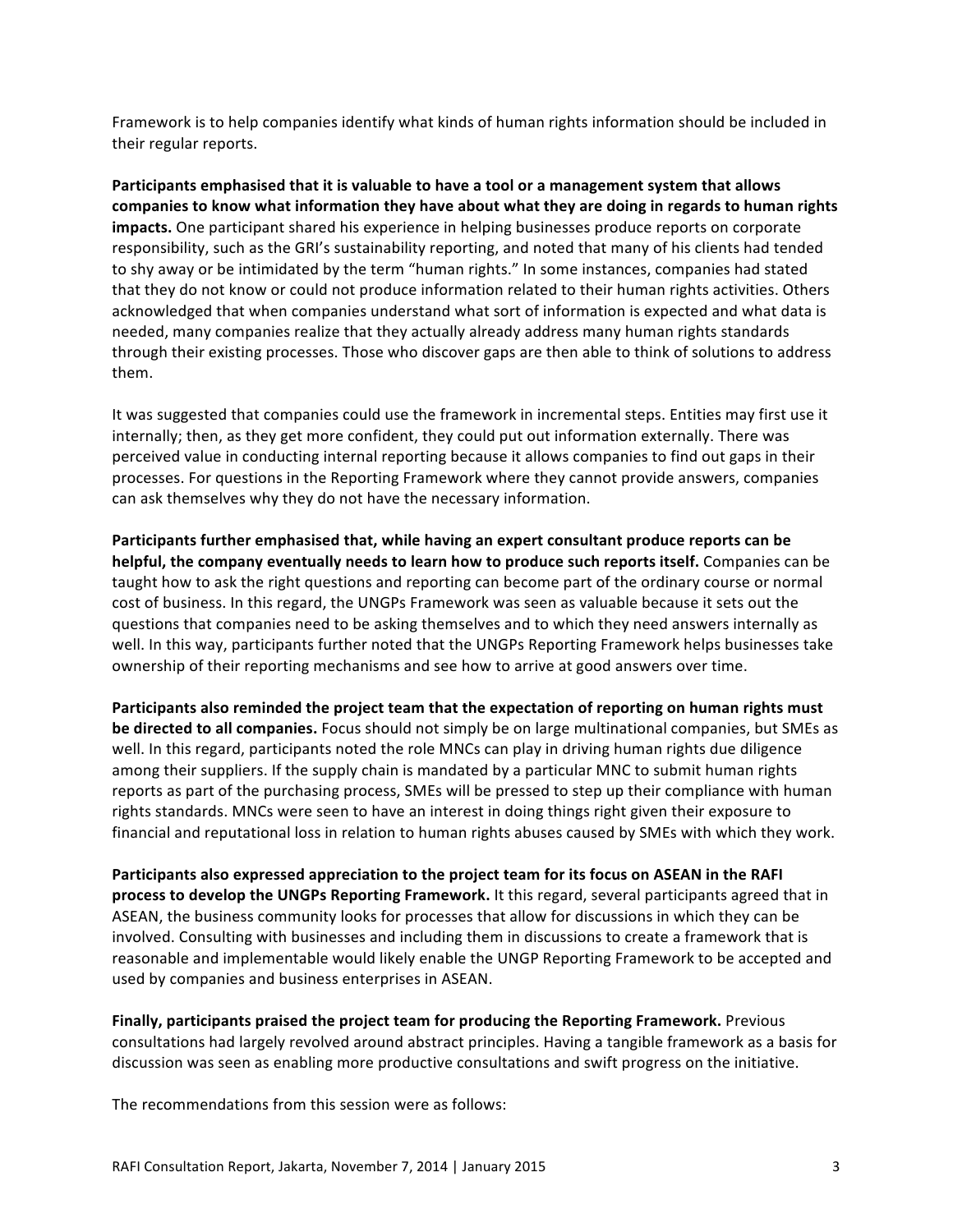Help companies see how they can engage with stakeholders usefully and effectively in discussing how to report on their human rights impacts; Find ways to show companies that it is not unreasonably costly and that it is easy to do so long as companies know who their stakeholders are and are committed to meeting their expectations.

Given there are many drivers for reporting, try to identity the business case for human rights reporting and provide companies with 20-25 best practices that show how companies gain from complying with the UN Guiding Principles, including reporting on their human rights-related activities.

## **Session 2: Detailed discussion of the draft Reporting Framework**

#### **Overview from RAFI project team on the key elements of the Reporting Framework**

*The RAFI project team circulated in advance of the consultation the latest draft of the UN Guiding Principles Reporting Framework. The Reporting Framework has a three-fold objective:* 

- 1. To provide guidance to companies on how to disclose information on their human rights performance that it is meaningful for their shareholders and other stakeholders to read and *which can support better on-going dialogues with their stakeholders;*
- 2. To provide quidance for human rights reporting that it is viable for companies to follow, *recognizing resource constraints, legitimate legal constraints, and the need to be able to* use the quidance also in the context of broader sustainability and integrated reporting *frameworks;*
- 3. To ensure that use of the framework helps companies foster the internal conversations, decisions and actions that directly support more effective management of their human rights risks.

*The project team shared with the participants key elements of the reporting framework, as summarized!at!Annex!A.*

Highlights from this session included:

**Some participants noted that requiring or pressuring companies to report on their human rights compliance (including information on their supply chain) may deter them from establishing operations in countries where the rule of law is weak or where there are serious human rights violations.** Companies could be concerned that these reports will be used as the basis for lawsuits or to cause a "public relations battle," even when the evidence base for the claims is very weak.

Participants noted that reporting takes time and effort, and that companies have to be "brave" to report externally. Many thus felt that there is a responsibility on civil society to recognize this effort and for civil society to "police" themselves and to use information given in reports responsibly, because unwarranted backlash discourages companies from reporting.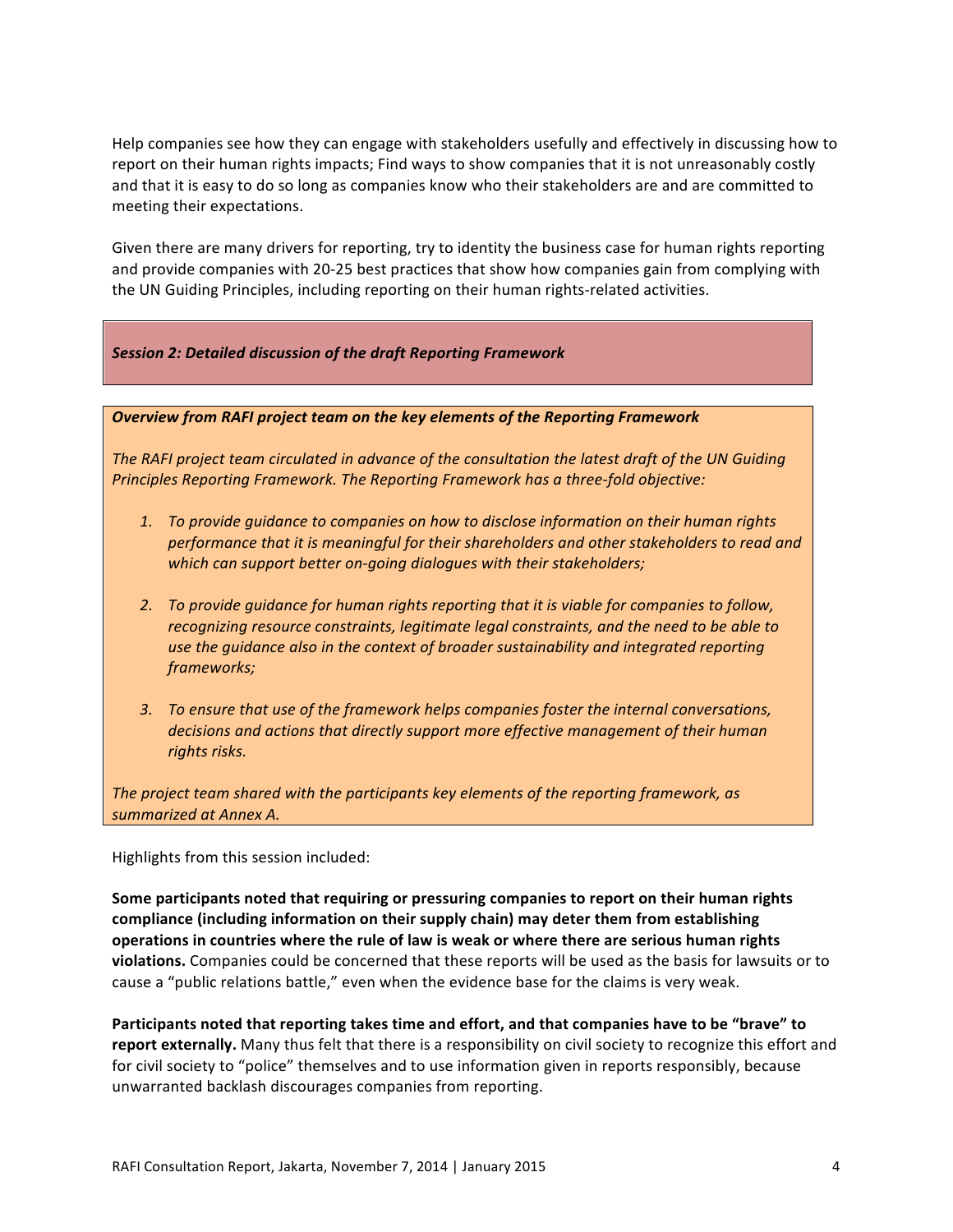**Participants noted that a human rights due diligence process can create avenues for conversations within a company as well as with affected stakeholders.** Such discussions can help inform a company on what possible actions it can take in response to human rights abuses in its local supply chains. It was suggested that while some companies in ASEAN are human rights "mine fields," businesses too often discover human rights abuses only after they have begun operations. In these situations, companies need to decide how to report the human rights risk/impact as well as their efforts to address them.

In this regard, the project team highlighted the relevance of Part C of the framework under which companies would report on how they manage risks and address impacts. They noted that there are companies working in difficult environments that are already releasing information on their human rights performance. Specific examples include Coca-Cola's and Gap's recent reports on their activities in Myanmar. It was noted that some companies talk openly about how they address issues such as child labor and land title in their supply chains: since these are systemic issues at several steps removed, they can often be reported on more easily.

Participants discussed the challenge of finding the right balance between providing clarity on what "good looks like" and ensuring that the Framework can reasonably be implemented by companies at any stage in the journey of implementing the UN Guiding Principles. If the reporting framework is too prescriptive, companies might simply say that they will not report at all.

It was noted that civil society could use companies' reporting to then engage with them in a conversation about how the information relates to their own experience or how they could improve their reporting further. Participants noted that the benefit of the process can be that it opens dialogue and offers a challenge and opportunity for civil society to engage better with businesses.

Certain participants suggested that the project team consider setting a benchmark or example for **how the reporting framework is to be used in practice**. The project team confirmed that conducting pilots of the RAFI reporting framework would be part of the process and that Unilever had already begun the first pilot. Pilots would be important both for refining the Reporting Framework and to demonstrate that it is feasible and helpful to companies in advancing their human rights reporting.

Participants noted that the benefit of the reporting process was not merely to report, but to drive **change.** By seeking answers to questions for disclosure, companies were necessarily looking at how far they had implemented meaningful due diligence across their operations, identifying gaps and opening up internal conversations about how they could be addressed. In the end, a company may decide not to publish a report, but might still use the information gained from the process to take corrective measures.

Some participants inquired if the project team would consider incorporating the UNGPs Reporting Framework into a certification process. The project team responded that there is a need to avoid being an implicit stamp of approval. The purpose for RAFI is to promote better disclosure. Many different parties could then use that information to draw their own conclusions.

The project team inquired from the participants what they thought about having a minimum threshold for companies' reporting on human rights. Participants suggested that having a process to handle negative situations could be a minimum threshold. When negative human rights issues arise, companies should have a process for how to respond to them. It was noted that investors generally want to know if companies can address challenges if they arise in the future. Using this reporting framework, companies can show that they do have such a processes.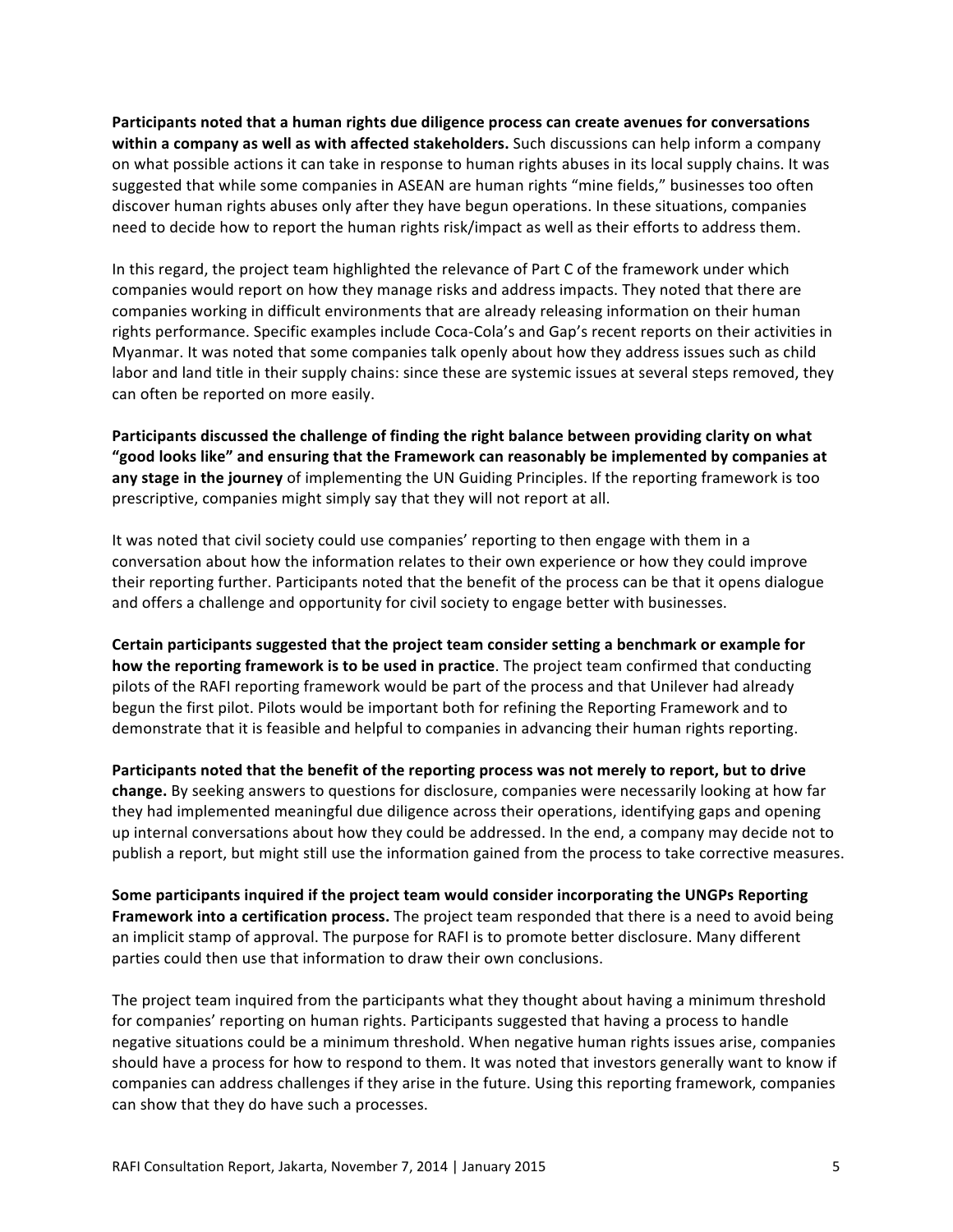### **Session 3: Review of Key Sections of the Implementation Guide**

#### **Overview from RAFI project team of the Implementation Guide for the Reporting Framework:**

The Implementation Guide to the Reporting Framework on the UN Guiding Principles provides assistance to companies using the Framework. In relation to each overarching and supporting question, the Implementation Guide sets out:

- **The Objective:** A statement of the question's objective, to help the user interpret and understand it as intended;
- **Supporting guidance:** Additional supporting guidance on how to go about answering the question;
- Relevant information: Some examples of information that it could be relevant to include in a response;
- The UN Guiding Principles: Excerpts from the relevant parts of the UN Guiding Principles;
- Other cross-references: References to relevant provisions of broader reporting frameworks and industry- or issue-specific initiatives, so that companies can quickly and easily see how they fit with this Framework.

Participants at the meeting then formed into groups and were given a specific section of the implementing guide to discuss among themselves, with the participation of a member of the project team. These sections pertained to Stakeholder Engagement (C2), Integrating Findings and Taking Action (C4) and Remediation (C6). Participants were asked to consider if their section of the implementation guide elicits disclosure that:

- Is **meaningful** for companies' stakeholders to read;
- **Supports better on-going dialogues and conversations** (both internal and external);
- Is **viable** for companies to report.

#### *Group 1: Stakeholder Engagement*

- $\triangleright$  The group stated that they liked the term "engagement" and felt the questions were interrelated and worked well together. The focus on sharing information was positive and they suggested that the project team consider strengthening it. If companies are not giving stakeholders the proper information, then the engagement is not meaningful. The group also positively noted that references to what changes companies made in response to stakeholder feedback affirms the notion of having an on-going engagement process in place.
- $\triangleright$  The group observed that the framework refers to engagement with stakeholders in managing risks and suggested that the framework might refer to engagement with stakeholders even before risks arise, since trust-building is important. There may be benefits in making stakeholder engagement an "umbrella" section or at least including it earlier in the framework.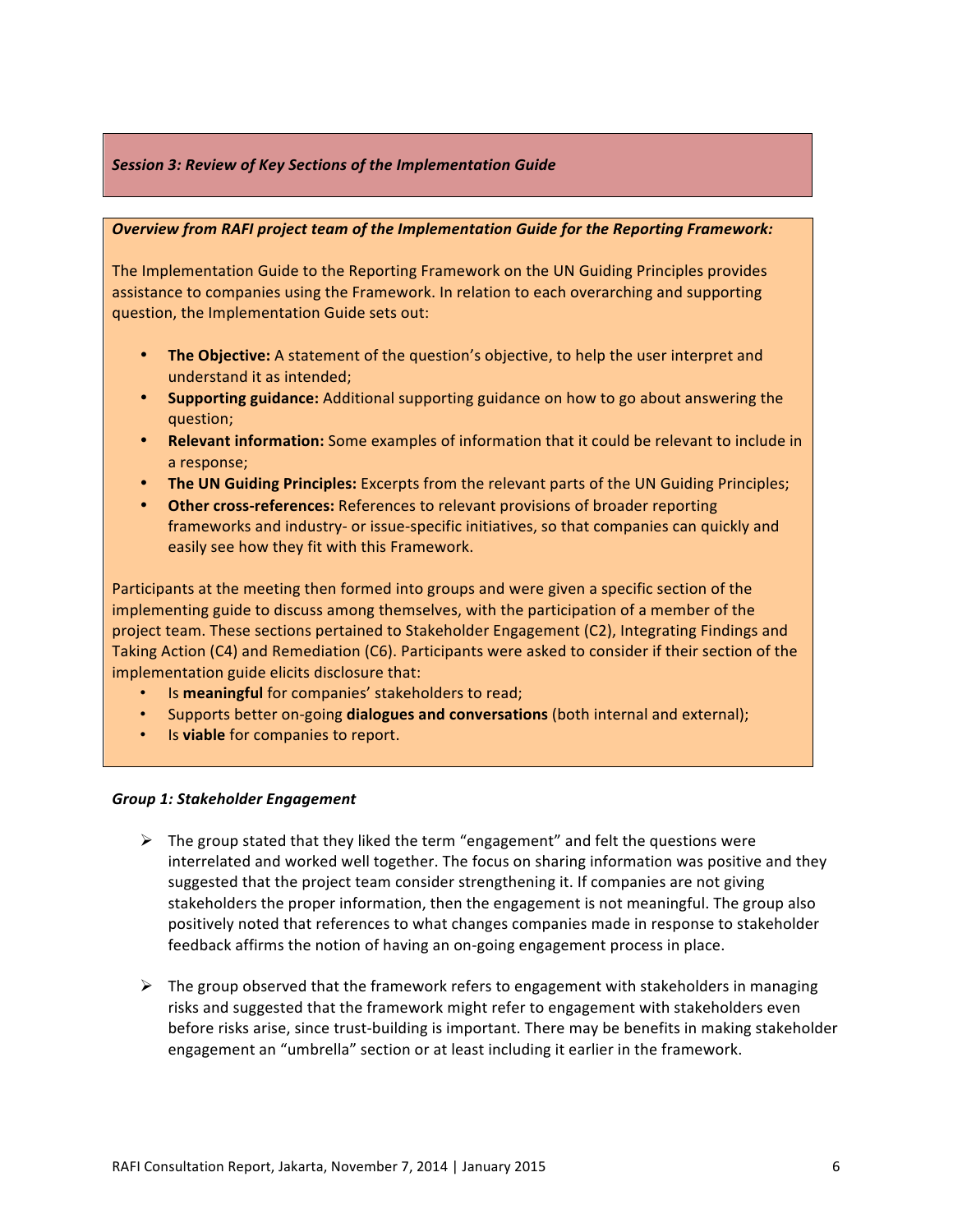- $\triangleright$  They suggested that the framework be clearer as to which stakeholders are being referred to, for instance do specific sections refer to internal employees or workers in the supply chain?
- $\triangleright$  They proposed that the framework emphasize the expertise and relevance of the stakeholders that a company engages with. For instance, a stakeholder consultation participated in by many experts in environment and resources may not be equipped to tackle broader human rights issues faced by the company.

# **Group 2: Integrating Findings and Taking Action**

- $\triangleright$  The group placed emphasis on how messages are communicated throughout an organization's structure, and how risks are understood by the different levels of a business entity. Emphasis was placed on how top management sets the right tone in communicating to the lower ranks so that human rights risk awareness becomes a normal part of business and is reflected in the company's key performance indicators.
- $\triangleright$  The group also stressed the need for operational staff to understand how risk is measured so that they can identify issues in their own daily tasks. Proper training should also be conducted to enable them to understand how to mitigate and address risks. The questions that address these issues were seen as particularly important.
- $\triangleright$  The group appreciated the forward-looking characteristic of the framework in that it provides guidance for how to establish processes that would help companies identify and address risks.
- $\triangleright$  The group recognised the tensions that occur when companies identify the presence of human rights concerns that are in tension with other company objectives. The group felt that the best course of action would be to have conversations about these risks and to collectively look for ways to improve the situation. It was suggested that companies do not have to always be riskadverse, but they need to be risk-aware and the overarching objective is to build relations and trust.

#### *Group!3:!Remediation*

- $\triangleright$  The group observed that the overarching question ("Through what processes can the company") address harms to individuals if it causes or contributes to an impact in relation to the risk?") is good because it looked at both cause and contribution and captures the range of harms with which the company could be involved.
- $\triangleright$  The group considered the capacity of companies to engage in remediation and whether or not it would be helpful to have external mediators as part of the remediation process. They posited if the company wants to outsource remediation, such referral should not be perceived or reported as an outcome in itself.
- $\triangleright$  The group welcomed the guidance for supporting question C6.1 (Through what means can the company receive complaints/concerns related to the salient risk?), which indicates that there should be no time limitations for the receipt of complaints.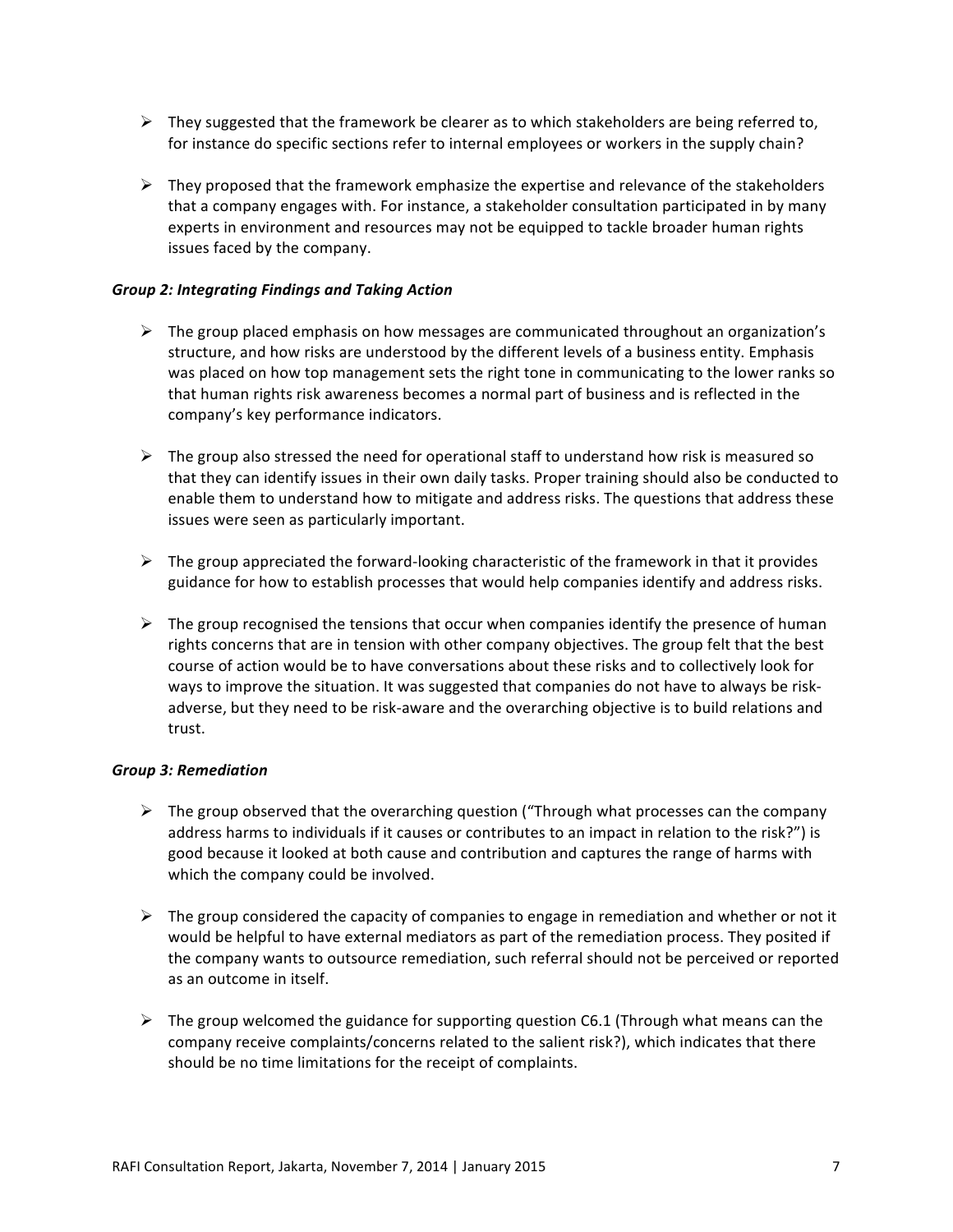- $\triangleright$  The group proposed that gender considerations should be taken into account by companies when reporting.
- $\triangleright$  They asked the project team to consider the implications of disclosing lessons learned from such remediation procedures. Would there be legal issues with companies disclosing these observations?

## *Session!4:!Discussion!of!the draft!Assurance!Framework*

#### **Overview from RAFI project team on the overall approach to the Assurance Framework:**

From its various consultations, the RAFI project team noted the varying ways the terms "assurance" and "audit" are used by different stakeholders from different fields of practice. It highlighted a short paper produced for RAFI by Adam Carrel, a participant in the October 2013 New York consultation, that looked at these distinct areas of practice.<sup>4</sup> It distinguished between "*social* audit" which is geared towards confirming whether or not a certain facility/asset meets a certain standard at a certain time and "*non-financial assurance*", which is geared towards confirming that an entity's processes imply that all of its assets and activities are likely to converge towards an acceptable standard.

The project team presented some key challenges with regard to the development of an assurance framework in the area of human rights, as follows:

- The terminology of "human rights assurance" is confused and confusing;
- Non-financial assurance reports can be so heavily caveated that they lack value;
- Assurance may lend a false veneer of approval or "certification" to the company's processes;
- There may be conflicts of interest between highlighting problems and retaining future business;
- A particular and difficult mix of skills is needed to carry out such assurance;
- There is no widely recognized qualification or regulatory structure to govern this field.

In light of these challenges, the way forward is envisioned as follows:

- Set a minimum threshold of reporting before assurance of that information can be credible;
- Start with limited assurance but move towards reasonable assurance where possible;
- Have longer assurance opinions that provide more complete information on the assurance process and findings;
- Require assurance providers to demonstrate the knowledge, skills and capacity needed in this field;
- Explore options for oversight and accountability to enhance the credibility of assurance, and manage conflicts of interest.

!!!!!!!!!!!!!!!!!!!!!!!!!!!!!!!!!!!!!!!!!!!!!!!!!!!!!!!

<sup>&</sup>lt;sup>4</sup> Adam Carrel, The Human Rights Reporting and Assurance Frameworks Initiative: Considerations for the development of an assurance framework (April 2014), available at http://business-humanrights.org/media/documents/adam-carrel-white-paper-rafi-apr-2014.pdf.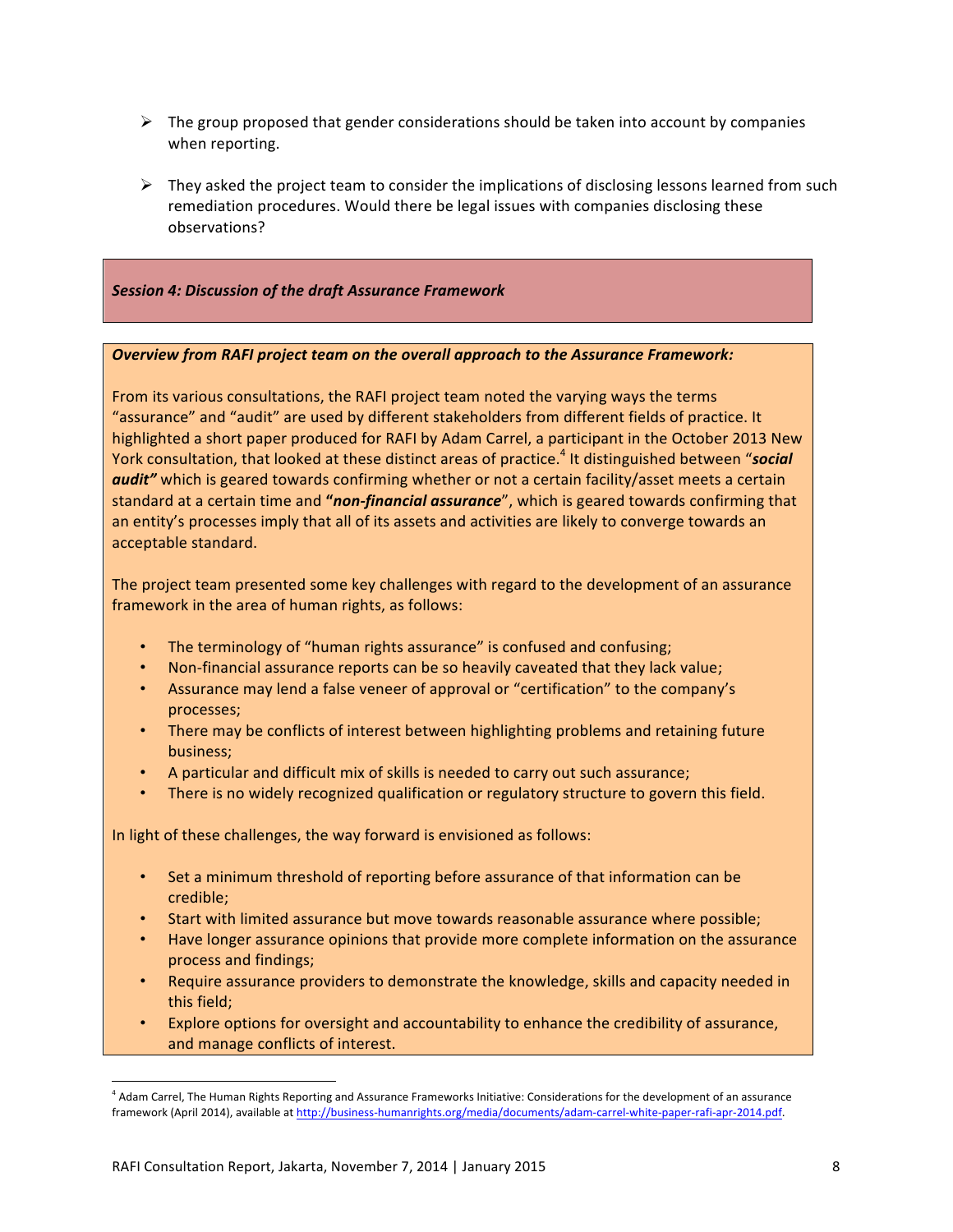The project team recognised that some pitfalls would nonetheless remain. For instance, fuller information in assurance opinions may heighten company concerns of legal liability. Also, the cost of assurance will in part determine whether or not companies consider it worthwhile. Lastly, assurance will require judgment, looking beyond the existence of policies and processes to their effectiveness, without implying "certification."

**One participant noted that sustainability reporting, unlike financial statements, does not have a fixed format.** Assurance is providing an opinion on a set of information. It thus becomes crucial that assurers understand what needs to be assured — does it involve data, processes, controls or all three? Additionally, an assurer needs to know the intended use of the report.

In instances where businesses would like to make a claim of "we respect human rights" assured, an assurer will have to understand (1) what "respect" means, and (2) what "human rights" means to the company. Bringing the intended user into the equation, the assurer would then have to determine if such company definition is acceptable to their stakeholders.

In contrast with assurance (which results in an opinion), auditing was seen as being about obtaining or **verifying hard evidence.** Thus, if a company claims to respect human rights, the auditor has to look for clear evidence to demonstrate stakeholders that the company is respecting human rights in practice. This was seen as extremely hard to do in terms of a general assertion of respect for human rights, as against for very narrow data points that may or may not reflect a broader culture of respect.

It was suggested that in instances where a company is not able to give satisfactory answers to **questions, then the information may be deemed "not auditable."** In Indonesia, it was noted that there were not many engagements for auditing or assurance in relation to human rights since companies were not "auditable" enough. Instead, there is more focus on assisting corporates with good governance processes. Hopefully this process will lead to establishment of appropriate indicators.

It was noted that, specifically with regard to the UNGP Reporting Framework, focusing on the **regularity of reporting might be an initial goal, rather than looking for assurance of the reports.** There could be more benefit in having companies aim to regularly provide reports, rather than insisting on assurance as the end point of the reporting process.

**Other participants noted that the value of reporting is how it has the promise of affecting performance.** In this regard, it was generally agreed that the most important thing was improving company performance in respecting human rights. They suggested that the group first focus on getting the reporting framework right, then the assurance framework can be considered.

The project team confirmed that the Reporting Framework and Assurance Framework would be compatible but in no way required to be applied in parallel. Indeed, evidence suggested that the Assurance Framework (yet to be drafted) would likely be applied initially more by companies' internal audit functions, rather than external assurance providers.

*Next!Steps*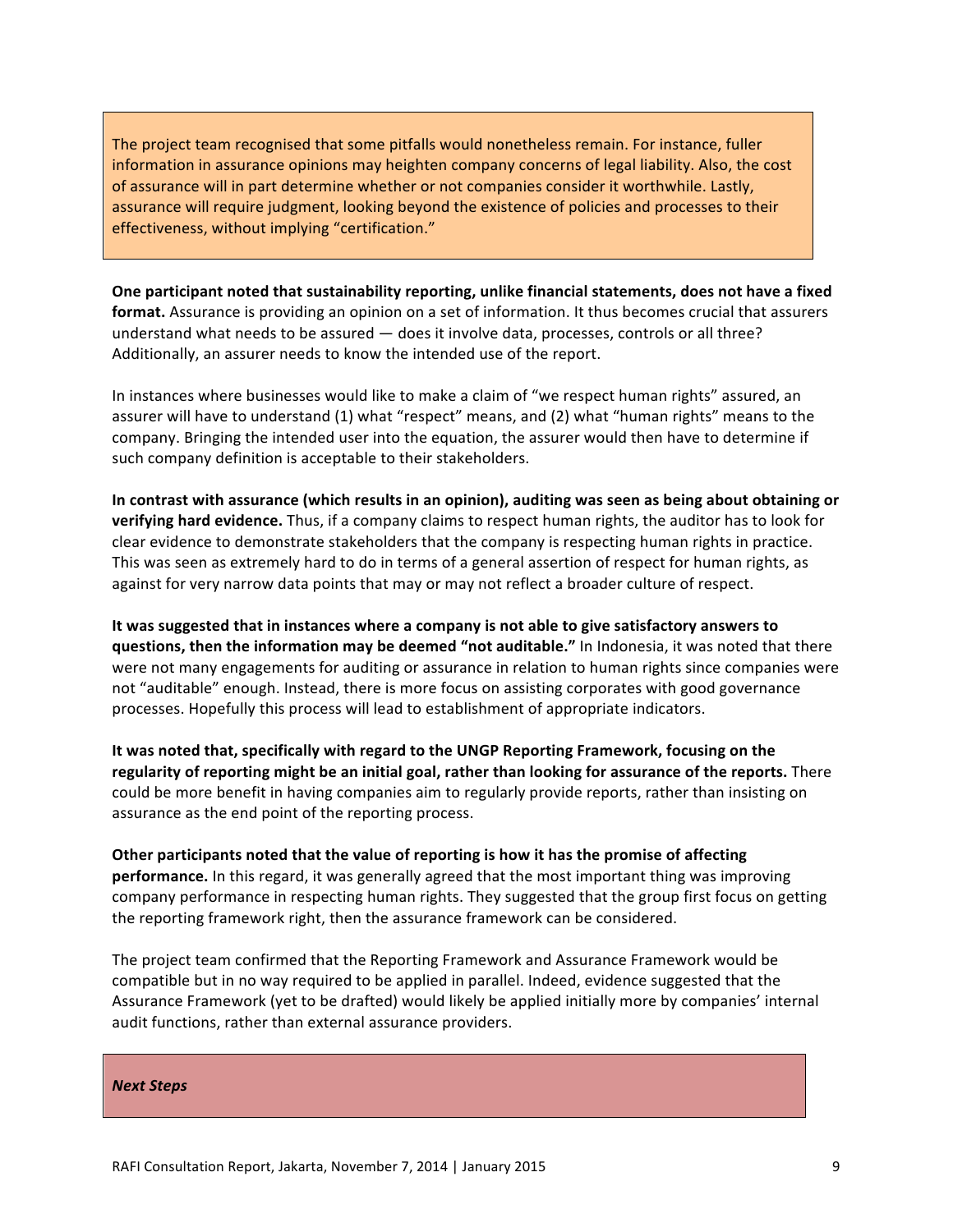The project team shared a tentative timeline for the remainder of the RAFI process and outlined the key steps envisioned:<sup>5</sup>

- $\triangleright$  The draft UN Guiding Principles Reporting Framework would be available for comment on the RAFI project portal on the BHRRC website. $6$
- $\triangleright$  A pilot process is underway with Unilever to test the robustness of the Reporting Framework and to assess what responding to these types of questions will look like in practice. Lessons from this pilot will be fed back into stakeholder consultations.
- $\triangleright$  Other pilots of the Reporting Framework would be developed in the course of 2015, in parallel to the development of the Assurance Framework.

!!!!!!!!!!!!!!!!!!!!!!!!!!!!!!!!!!!!!!!!!!!!!!!!!!!!!!!

 $5$  A 2014-2015 tentative calendar for RAFI, which will be further driven by the needs of the consultative process, can be found on the RAFI portal. See http://business-humanrights.org/media/documents/rafi-tentative-calendar-2014-2015.pdf.

http://www.business-humanrights.org/Documents/RAFI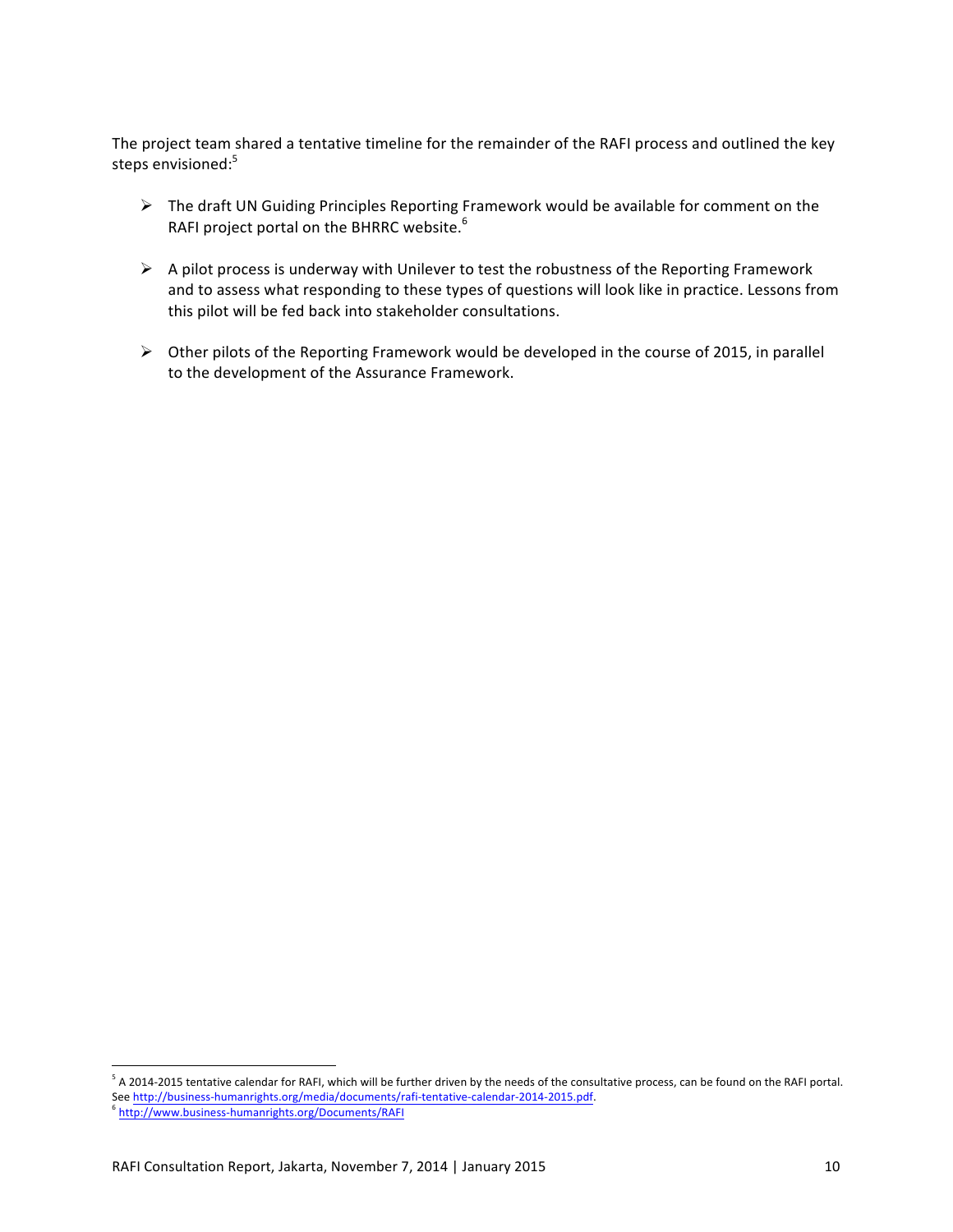## **ANNEX 1: AGENDA**

REGIONAL ASEAN EXPERT CONSULTATION MEETING Friday, November 7, 2014 **The Luwansa Hotel, Jakarta** 

| 8.00 am                   | Registration<br>Coffee, tea and snacks will be served                                                                                                                                                                                                                                                                                     |  |
|---------------------------|-------------------------------------------------------------------------------------------------------------------------------------------------------------------------------------------------------------------------------------------------------------------------------------------------------------------------------------------|--|
| $8:30 - 9.15$ am          | Welcome from Shift & HRRC / Presentation of the UNGP<br><b>Reporting Framework</b><br>After briefly going through the agenda and objectives for the day, HRRC and<br>Shift will present an overview of the RAFI reporting framework and<br>implementing guide as it is currently envisaged.                                               |  |
| $9:15 - 10:15$ am         | Overarching impressions from Expert Group and discussion of RAFI in its<br>broader context<br>HRRC and Shift will then field questions and comments from the group<br>regarding the framework and an opportunity for initial, high-level feedback.                                                                                        |  |
| $10:15$ am                | Coffee break                                                                                                                                                                                                                                                                                                                              |  |
| 10:30-12.00 pm            | Detailed discussion of the draft Reporting Framework<br>Shift will introduce the key elements of the Reporting Framework, including the<br>use of concepts such as "salience" and "severity." This will be followed by an in-<br>depth discussion led by HRRC among participants, with a focus on ideas for<br>improvements of the draft. |  |
| $12:00 - 1:30$ pm         | <b>Lunch break&amp; Friday Prayer</b>                                                                                                                                                                                                                                                                                                     |  |
| $13:30 - 15:00 \text{pm}$ | Review of Key Sections of the Implementation Guide<br>Shift will present an overview of the Implementation Guide for the Reporting<br>Framework. Key sections of the Implementation Guide will then for the first<br>time be publicly discussed at the Jakarta meeting.                                                                   |  |
| 15:00pm                   | Coffee break                                                                                                                                                                                                                                                                                                                              |  |
| $15:15 - 16:30$ pm        | <b>Discussion of the draft Assurance Framework</b><br>Shift will provide an update on thinking about the overall approach to the<br>Assurance Framework and HRRC will facilitate a discussion seeking feedback on<br>this as a basis the development of an initial outline of the Framework.                                              |  |
| $16:30 - 17:00$           | <b>Conclusions and next steps</b><br>This session will provide an opportunity to return to key issues from the day's<br>discussion.                                                                                                                                                                                                       |  |

# **ANNEX 2: LIST OF PARTICIPANTS**